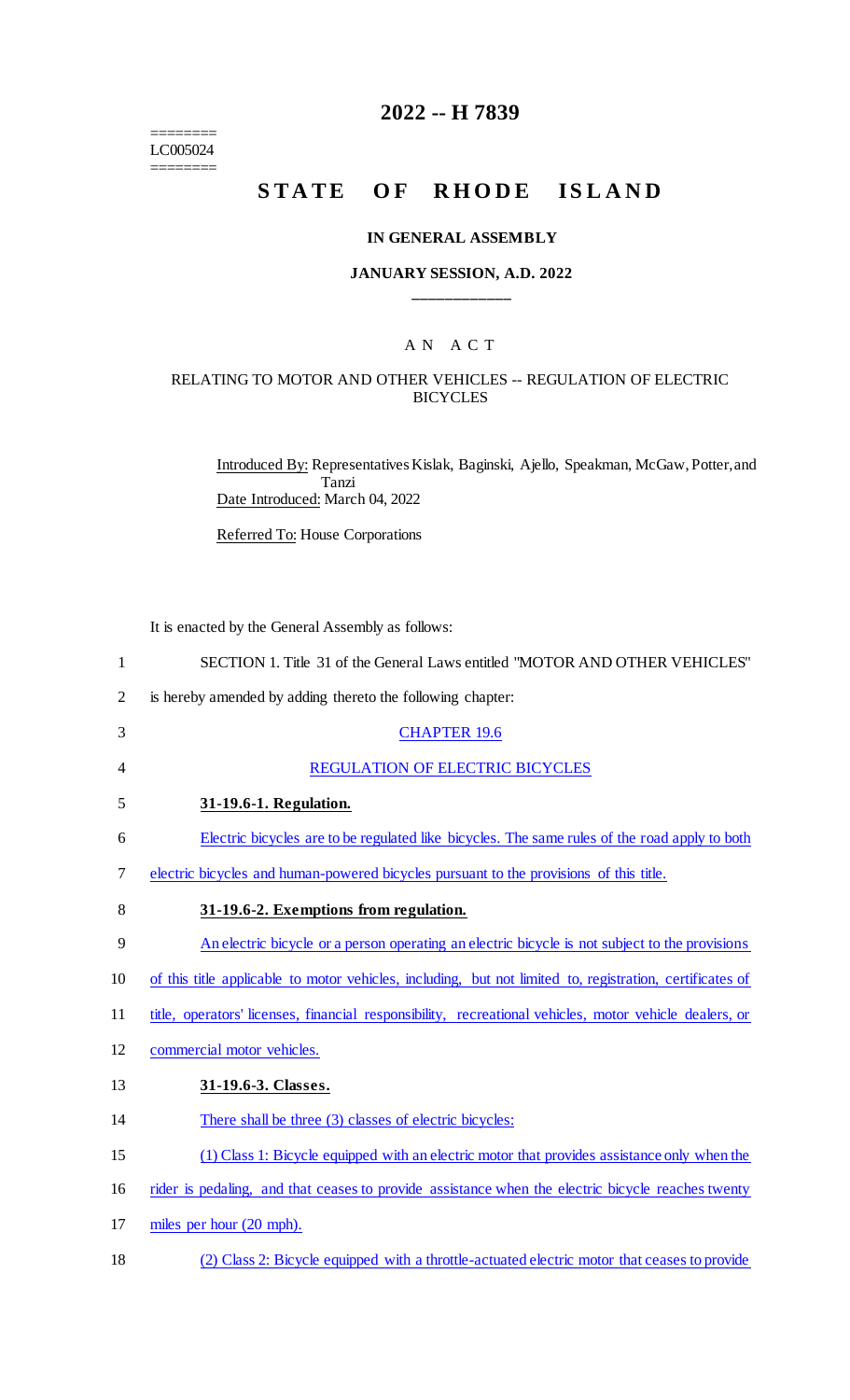1 assistance when the electric bicycle reaches twenty miles per hour (20 mph). (3) Class 3: Bicycle equipped with an electric motor that provides assistance only when the rider is pedaling, and that ceases to provide assistance when the electric bicycle reaches twenty- eight miles per hour (28 mph). **31-19.6-4. Helmets required - Age of operators.**  (a) Helmets, as defined in § 31-19-2.1, are required for riders fifteen (15) years of age or younger for all three (3) classes of electric bicycles and for all riders of Class 3 electric bicycles. 8 (b) Persons under sixteen (16) years of age may not ride a Class 3 electric bicycle, unless as a passenger. **31-19.6-5. Speedometer.**  11 All Class 3 electric bicycles shall be equipped with a speedometer that is capable of displaying the speed the electric bicycle is traveling in miles per hour. **31-19.6-6. Municipal regulations.**  (a) Local governments shall not restrict the use of electric bicycles except to regulate the speed they may travel or in order to comply with other laws or legal obligations. (b) A person shall not operate a Class 3 electric bicycle on a bicycle lane or multi-use path in excess of the posted or applicable speed limit, or if there is no posted or applicable speed limit, twenty miles per hour (20 mph). **31-19.6-7. Labels on electronic bicycles.**  20 On or after January 1, 2023, manufacturers and distributors of electric bicycles shall apply 21 a label that is permanently affixed, in a prominent location, to each electric bicycle. The label shall 22 contain the classification number, top assisted speed, and motor wattage of the electric bicycle and shall be printed in Arial font in at least nine (9) point type. **31-19.6-8. Consumer protection.**  25 An electric bicycle shall comply with the equipment and manufacturing requirements for 26 bicycles adopted by the United States Consumer Product Safety Commission (16 C.F.R. Part 1512). SECTION 2. This act shall take effect January 1, 2023.

======== LC005024

========